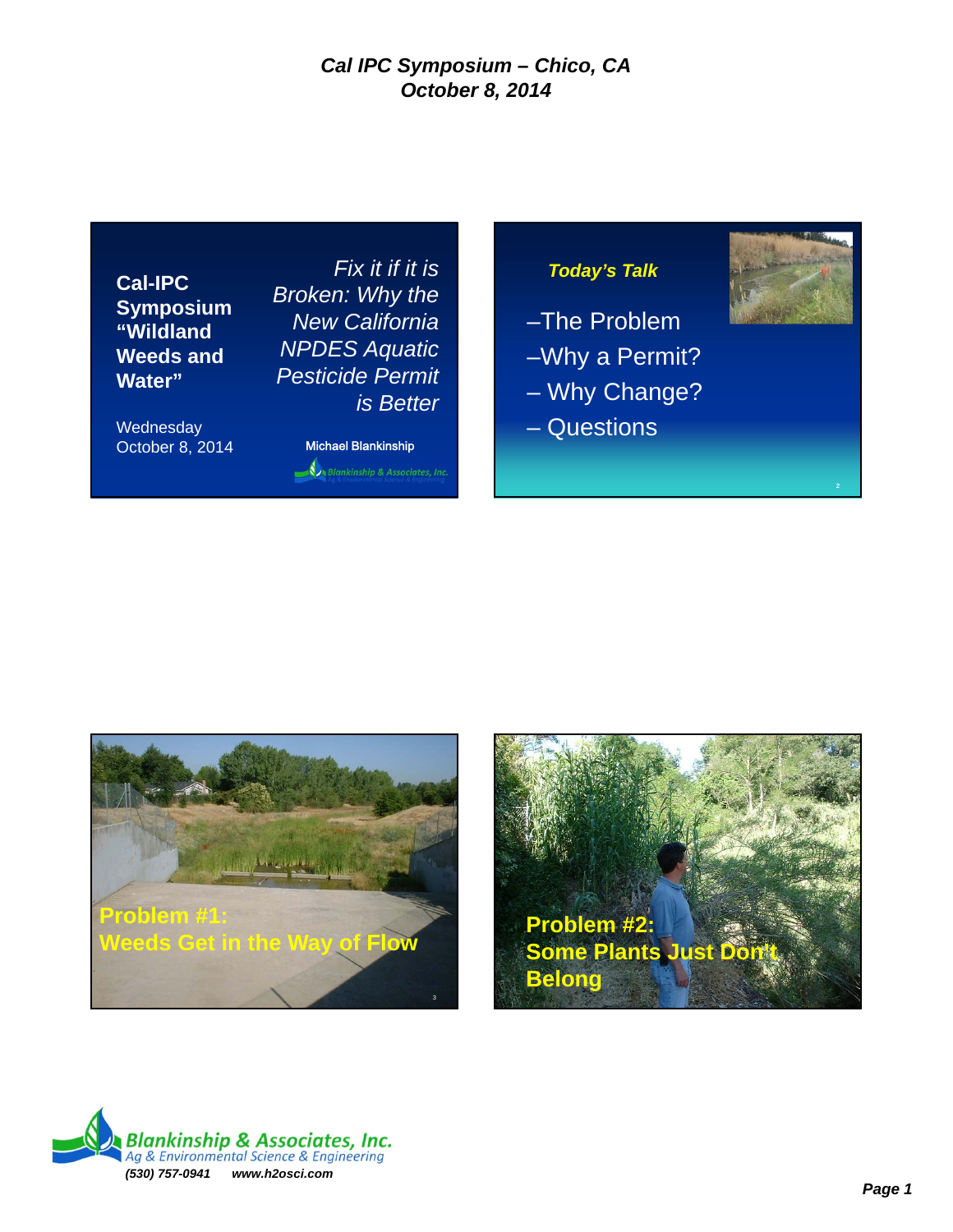### *Problem #3*

### • **People don't like pesticides**

- **People really don't like pesticides in their water**
- **Risk = Toxicity, right?**
- **1996 Talent Irrigation District**
- **leaking gate releases acrolein-treated water; 92K steelhead die**
- **On-going Clean Water Act 303(d) List**



### 2010 303(d) List: California's 2,496 Impaired Surface Waterbodies







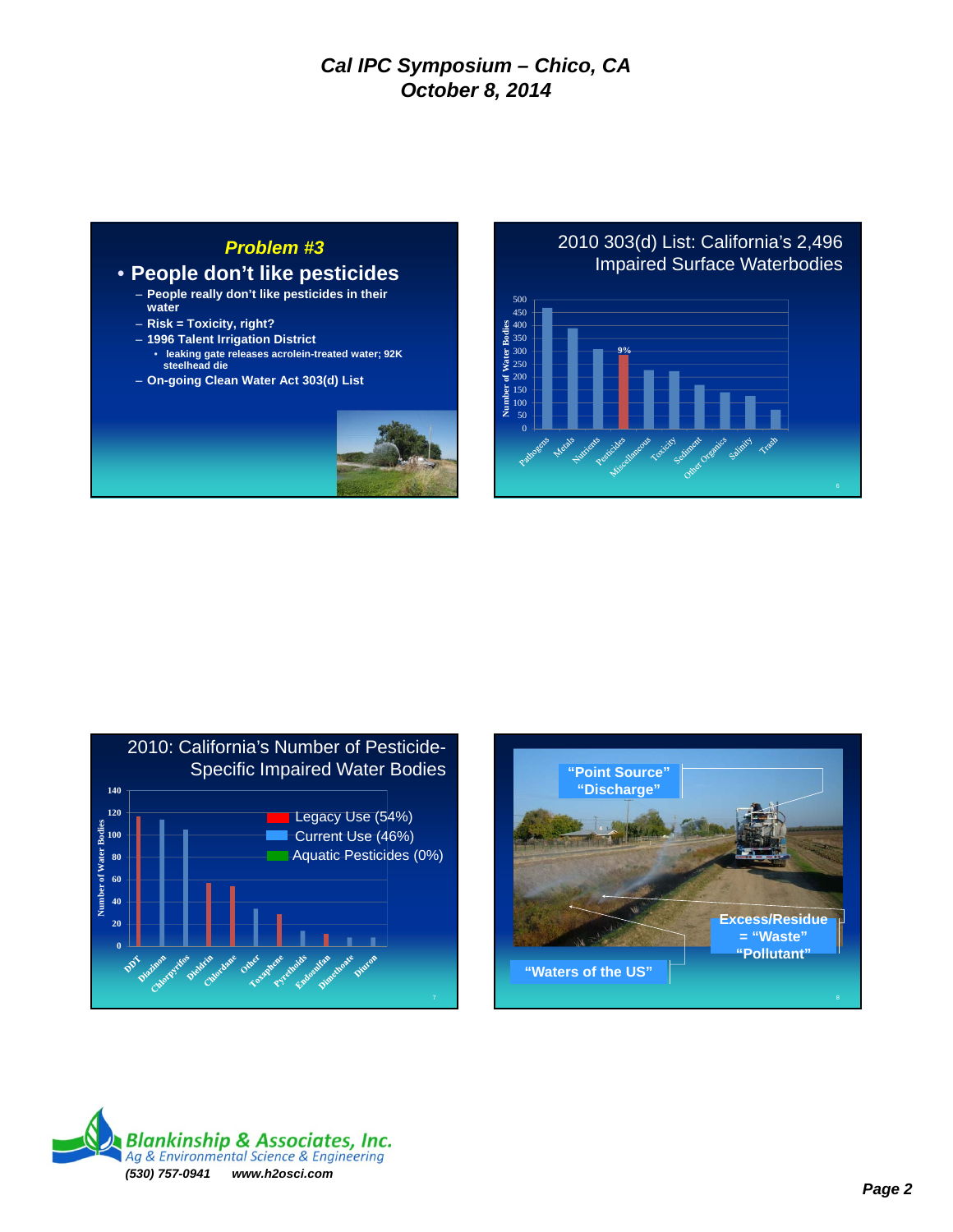### *What is NPDES?*

- **N**ational **P**ollutant **D**ischarge **E**limination **S**ystem
- Part of the Federal Clean Water Act
- Typical Uses: stormwater, construction, industrial discharges
- Benefits:
	- Protect water quality
	- Allows discharge
	- Provides legal protection



### *Approved Aquatic Herbicides*

• Currently only 12 registered for Use in CA



- Acrolein \*
- Copper \*
- $2,4-D$
- Diquat
- Endothall
- Fluridone
- Glyphosate
- Imazamox
- Imazapyr • Penoxsulam
- Sodium Carbonate
- **Peroxyhydrate**
- Triclopyr

# *Old Permit Data Review*

- All Data
	- –100 Permittees
	- –11 Years
- Data "Snippet" Used: –25 Permittees
	- –7 Years





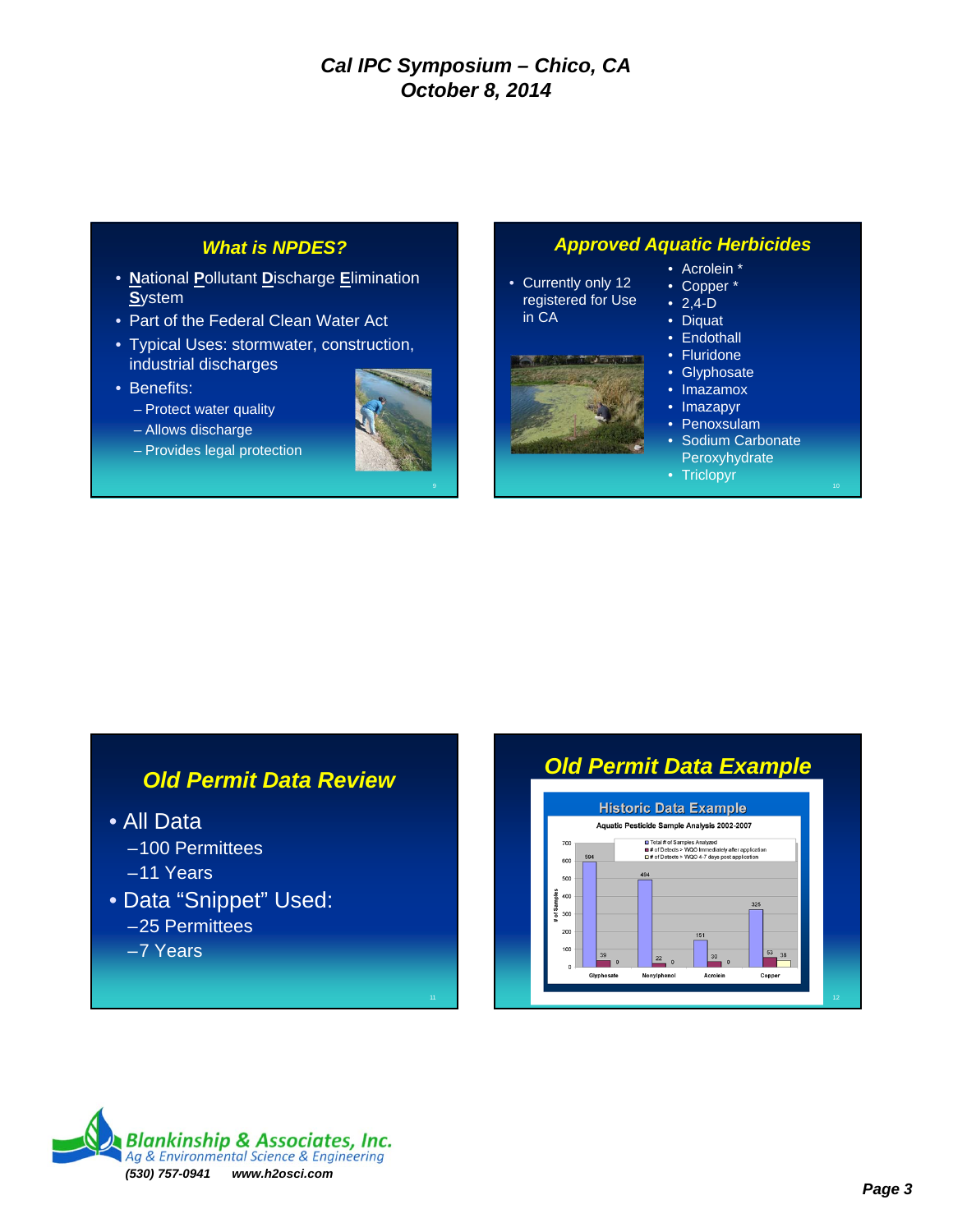# *Old Permit Data Summary*

#### • **What does Historic Data suggest?**

- 9% Exceeded WQO before 7 days
	- No adverse acute impact noted
	- "We applied it, we found it"
- 2% Exceeded WQO after 7 days
	- Solely Due to Copper
	- No adverse chronic impact noted
	- Degradation consistent with literature

#### • Bottomline:

 $-$  Follow the label = Acceptable water quality

# *Old Permit Data Summary*

- Ave Cost/Permittee/Year: \$6,500
- Total "Invested": \$7,100,000

# *Why the New Permit?*

- **The Old Permit Data Showed:**
	- **Costly**
	- **WQO Exceedence Rare**
	- **Acute/chronic impact not apparent**
	- **Consistent with literature**
- **Justification For Some Change**



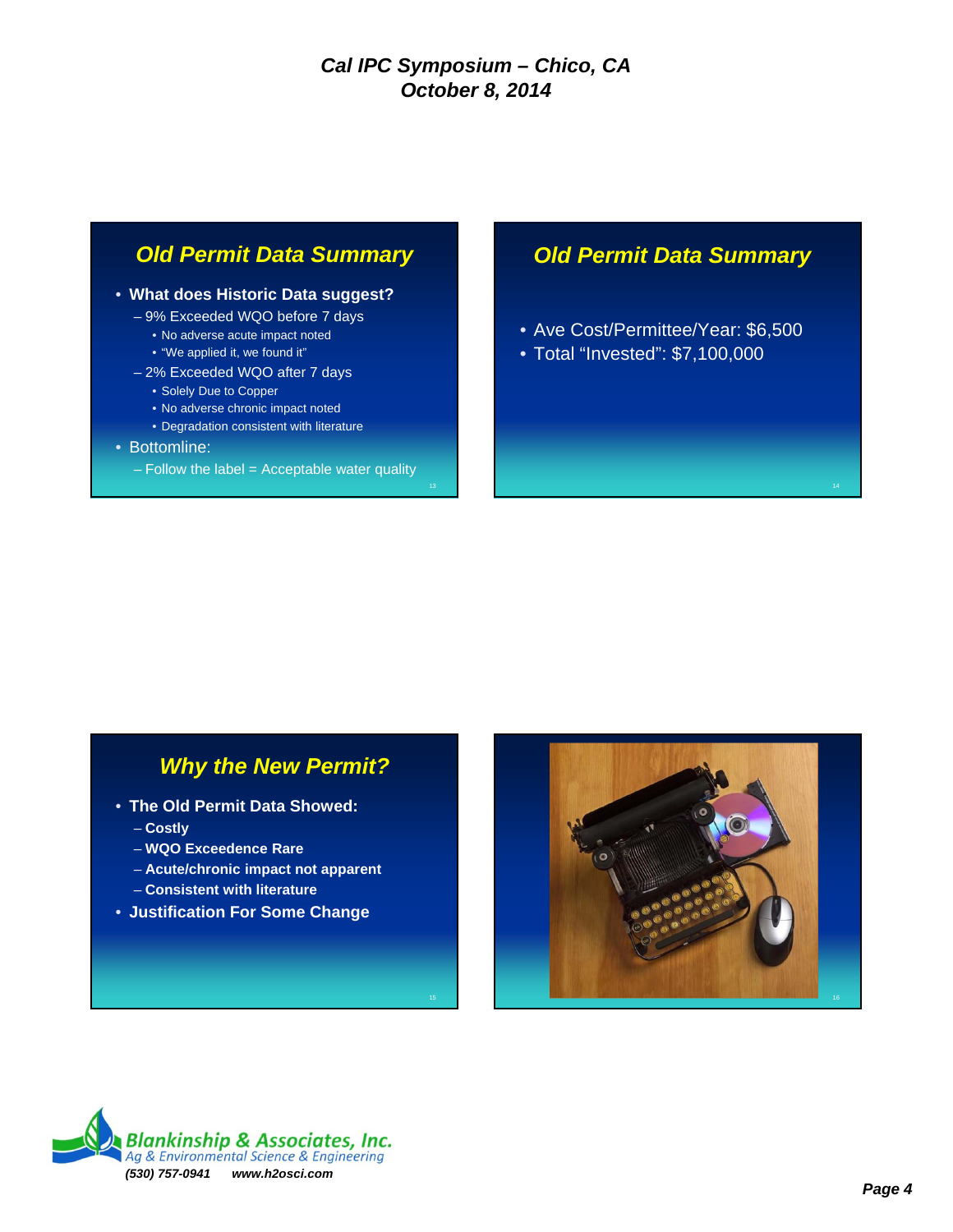# *The New and Improved Permit: Key Provisions*

- 3 samples, not 4
- Glyphosate "1 and Out" per setting
- All Others: "6 and Out" per setting
- Group Formation
- New Permit is submitted electronically\*



\*Currently applies only to the Central Valley

# • *Example*: For an RCD making up to 24 glyphosate applications per year • Sampling Requirements

Case Study **Glyphosate**

- $-$ Old Permit  $\rightarrow$  2 sample events/yr •The "10%" Rule
- –New Permit  $\rightarrow$  1 sample event
	- •The "One and Done" Rule



# Case Study **Endothal**

- *Example*: For an RCD making up to 3 endothall applications per year
- Sampling Requirements  $-$  Old Permit  $\rightarrow$  2 sample events/yr
	- The "10%" Rule (minimum 2)
	- New Permit  $\rightarrow$  1-3 sample events
		- 3 sample events first two years then 1 per year\*

\*If no detections > WQO in compliance samples.  $20$ 

**Blankinship & Associates, Inc.** Ag & Environmental Science & Engineering *(530) 757-0941 www.h2osci.com*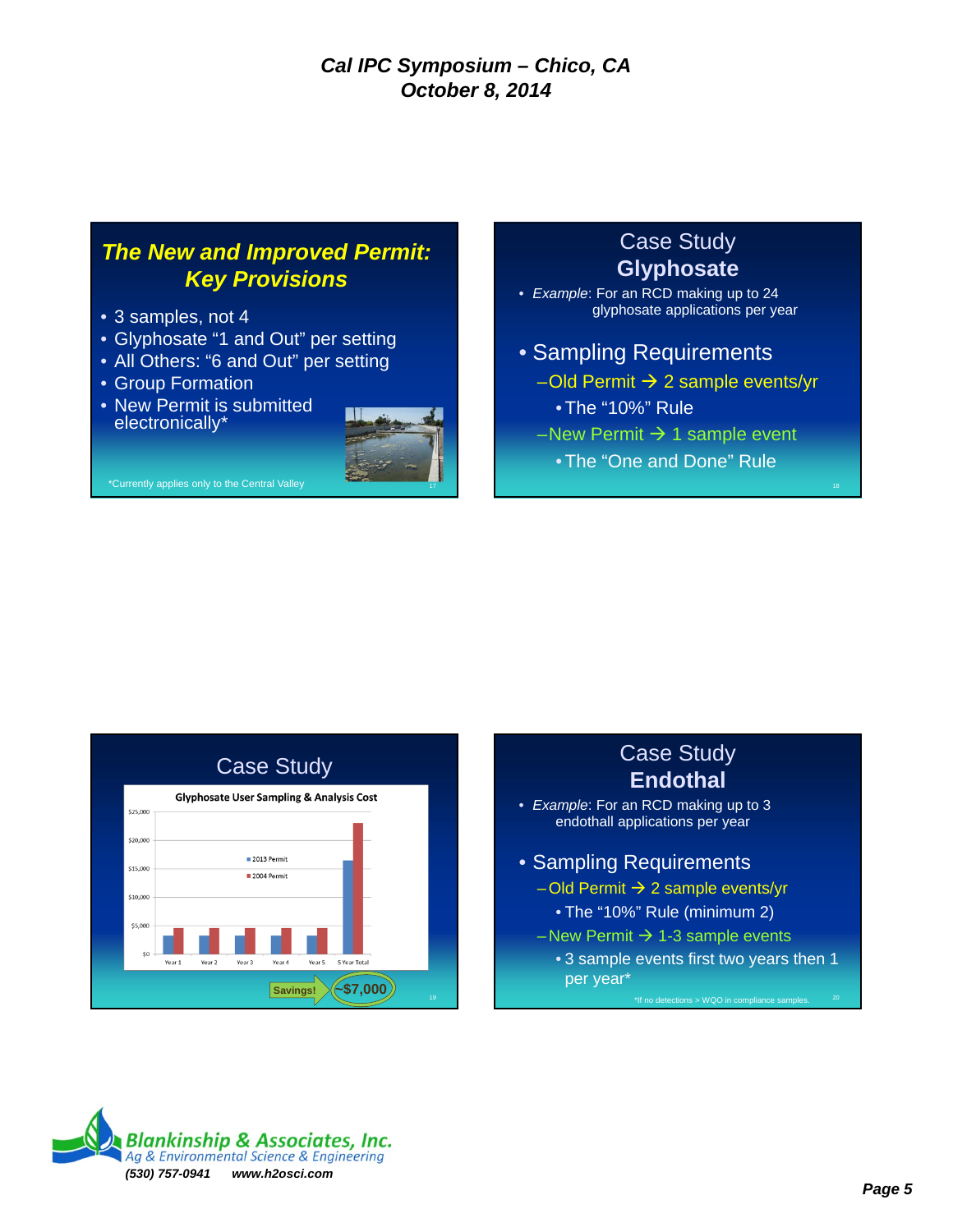

# *The Bottomline*

- **Old Permit: \$7,000,000** • **New Permit: \$3,300,000** • **Savings: \$3,700,000**
- 
- 

# *Summary & Wrap‐up*

- California Aquatic Pesticide Permit ("Weed Permit")
	- http://www.waterboards.ca.gov/water\_issue s/programs/npdes/aquatic.shtml
- Join the Lyris Distribution list







**The Spud ®**